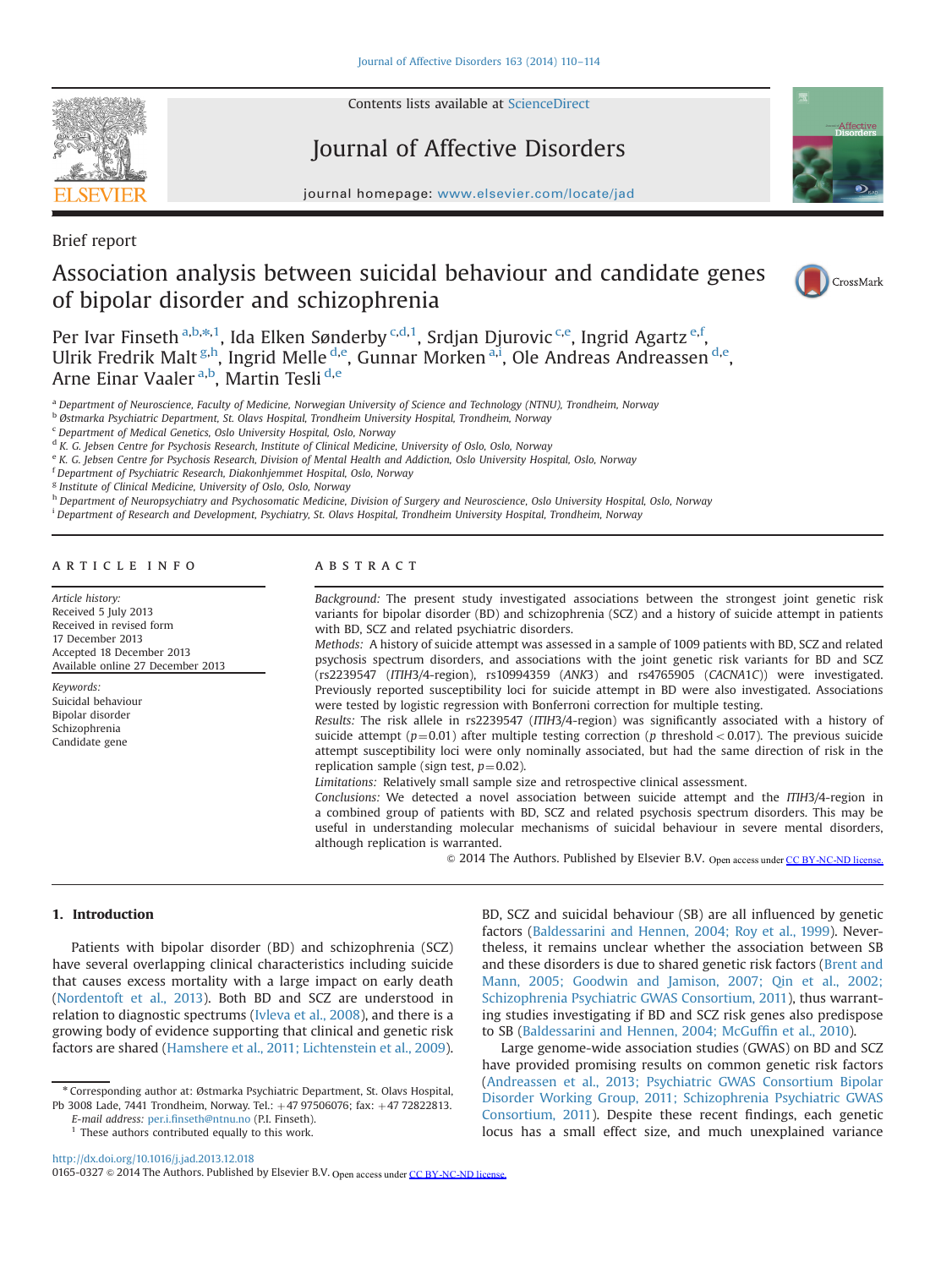<span id="page-1-0"></span>('missing heritability') remains. SB may be a sub-phenotype that reflects more genetic homogeneity beyond diagnostic categories of neuropsychiatric disorders [\(Craddock and Sklar, 2009\)](#page-3-0). A molecular genetic relationship between SB and BD and SCZ may lead to new insight in biological pathways of the disorders, thereby forming a basis for improved prediction and thus prevention.

To our knowledge, only two studies have performed GWAS on SB in patients with BD ([Perlis et al., 2010; Willour et al., 2012](#page-4-0)) and none in patients with SCZ. Several candidate susceptibility loci were identified but no common genetic variants of any large effect. The low odds ratios and the lack of significant findings suggest a high level of polygenicity in the genetic risk of SB in BD.

Recently, a large joint GWAS of BD and SCZ identified three significant risk loci for BD and SCZ, located in ANK3, CACNA1C and the ITIH3/4-region ([Schizophrenia Psychiatric GWAS Consortium,](#page-4-0) [2011](#page-4-0)). CACNA1C and ANK3 have previously been found to be associated with both SCZ and BD [\(Athanasiu et al., 2010; Ferreira](#page-3-0) [et al., 2008; Psychiatric GWAS Consortium Bipolar Disorder](#page-4-0) [Working Group, 2011](#page-4-0)). Since SB is prevalent in SCZ and BD, these disease risk genes may also be associated with SB in these disorders.

This study uses a sample of patients with BD, SCZ and related psychosis spectrum disorders to (1) test for association between joint BD and SCZ risk variant SNPs and SB [\(Schizophrenia](#page-4-0) [Psychiatric GWAS Consortium, 2011\)](#page-4-0) testing the hypothesis that these SNPs are associated to higher risk of patient suicide attempt, and (2) replicate SB susceptibility loci SNPs previously identified in BD cases [\(Perlis et al., 2010; Willour et al., 2012\)](#page-4-0) testing the hypothesis that these susceptibility loci SNPs for SB in BD would be replicated in our combined sample, since a high fraction of the genetic risk of BD, SCZ and related psychosis spectrum disorders is shared ([Andreassen et al., 2013\)](#page-3-0).

## 2. Methods

## 2.1. Sample

A total number of 1009 psychiatric patients (526 BD cases, 338 SCZ cases and 145 cases with related psychosis spectrum disorders (MIXED)) were included (Table 1). The terms BD, SCZ and MIXED are used to define these groups. All were of European, the majority Norwegian, ethnicity recruited from several Norwegian hospitals and out-patient clinics. All patients met DSM-IV criteria for their respective diagnosis using the Structured Clinical Interview for

#### Table 1

Demographics of suicide attempters vs. non-attempters.

DSM-IV (SCID-I) [\(American Psychiatric Association, 1994; First](#page-3-0) [et al., 1997\)](#page-3-0).

# 2.2. Ethics

Written, informed consent was obtained from all participants. The Regional Committees for Research Ethics and the Norwegian Data Inspectorate approved the study.

## 2.3. Clinical assessment

Diagnostic evaluation was performed by trained senior psychiatrists and psychologists. All patients participated in semistructured interviews with trained clinicians, which included life-time history of at least one suicide attempt. Based on these data the patients were grouped dichotomously; suicide attempters and non-attempters. Clinical risk factors of SB in the sample have been described in detail previously ([Finseth et al., 2012; Mork](#page-4-0) [et al., 2012](#page-4-0)).

## 2.4. Genotyping and imputation

The sample was genotyped using the Affymetrix Genome-Wide Human SNP array 6.0 (Affymetrix Inc, Santa Clara, CA, USA). Quality control was performed using PLINK [\(Purcell et al., 2007\)](#page-4-0). Individuals with genotyping below 95% were excluded, as were SNPs with minor allele frequency (MAF) $<$  1%, low yield ( $<$  95%) and deviation from Hardy–Weinberg equilibrium ( $p < 0.001$ ).

Candidate SNPs and SB susceptibility SNPs not present on the Affymetrix Genome-Wide Human SNP array 6.0 were imputed with MACH that applies a Markov Chain Haplotyping algorithm [\(Li](#page-4-0) [et al., 2010\)](#page-4-0), using the European samples available in the Phase I release of the 1000 genomes project [\(http://www.sph.umich.edu/](http://www.sph.umich.edu/csg/abecasis/MACH/download/1000G-PhaseI-Interim.html) [csg/abecasis/MACH/download/1000G-PhaseI-Interim.html\)](http://www.sph.umich.edu/csg/abecasis/MACH/download/1000G-PhaseI-Interim.html) after quality control. For further description on genotyping and imputation procedures, see [Supplementary Material](#page-3-0).

## 2.5. Choice of joint BD and SCZ risk variant SNPs

In the primary analysis, the three top SNP hits from the largest joint GWAS on BD and SCZ to date were included [\(Schizophrenia](#page-4-0) [Psychiatric GWAS Consortium, 2011](#page-4-0)) as defined by the conservative inclusion criterion of p-values meeting genome-wide significance (cut-off  $\langle 5 \times 10^{-8} \rangle$  [\(Table 2\)](#page-2-0). In the secondary analysis,

|                                                     | Total |      | Suicide attempters |         | Non-attempters |        | $\chi^2$ /z | df | p-value  |  |
|-----------------------------------------------------|-------|------|--------------------|---------|----------------|--------|-------------|----|----------|--|
|                                                     | N     | %    | N                  | $\%$    | N              | $\%$   |             |    |          |  |
| Total                                               | 1009  | 100  | 338                | 33.5    | 671            | 66.5   |             |    |          |  |
| Diagnostic group <sup>a</sup>                       |       |      |                    |         |                |        | 1.43        | 2  | 0.489    |  |
| BD <sup>b</sup>                                     | 526   | 52.1 | 185                | 35.2    | 341            | 64.8   |             |    |          |  |
| SCZ <sup>c</sup>                                    | 338   | 33.5 | 106                | 31.4    | 232            | 68.6   |             |    |          |  |
| MIXED <sup>d</sup>                                  | 145   | 14.4 | 47                 | 32.4    | 98             | 67.6   |             |    |          |  |
| Gender <sup>a</sup>                                 |       |      |                    |         |                |        | 12.5        |    | < 0.0001 |  |
| Female                                              | 518   | 48.7 | 200                | 38.6    | 318            | 61.4   |             |    |          |  |
| Male                                                | 491   | 51.3 | 138                | 28.1    | 353            | 71.9   |             |    |          |  |
| Duration of illness, years (mean + SD) <sup>e</sup> |       |      | 16.8               | $+12.5$ | 12.8           | ± 11.7 | $-5.4$      |    | < 0.0001 |  |

Abbreviations: df—degrees of freedom, SD—standard deviation.

<sup>a</sup> Chi-square test.

<sup>b</sup> BD I: 304 cases, BD II: 197 cases and BD NOS: 25 cases.

<sup>c</sup> Schizophrenia: 258 cases, Schizophreniform disorder: 24 cases and Schizoaffective disorder: 56 cases.

<sup>d</sup> Related BD and SCZ spectrum disorders: Other psychosis: 94 cases and Major depressive disorder: 51 cases.

<sup>e</sup> Mann–Whitney test.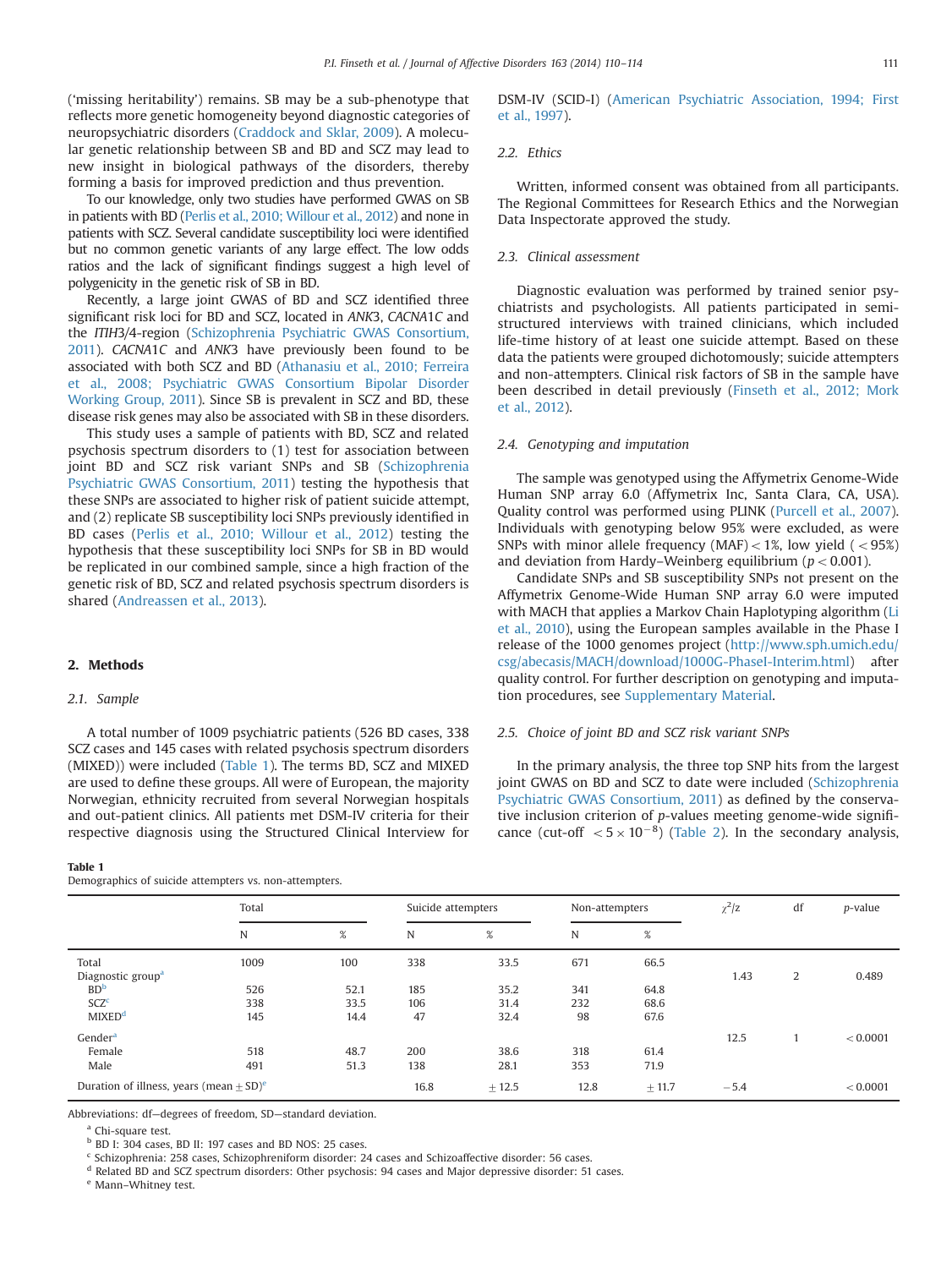<span id="page-2-0"></span>

| Table 2    |        |      |    | Association between schizophrenia/bipolar disorder top hit risk variant SNPs and suicide attempt. |                                                  |                                              |                                             |
|------------|--------|------|----|---------------------------------------------------------------------------------------------------|--------------------------------------------------|----------------------------------------------|---------------------------------------------|
| <b>SNP</b> | CHR BP | Gene | A1 | Suicide attempt, SCZ/BD/MIXED<br>$N = 1009$ (338 cases)                                           | Suicide attempt, SCZ/BD<br>$N = 864$ (292 cases) | Suicide attempt, BD<br>$N = 526$ (185 cases) | Suicide attempt, SCZ<br>$N=338$ (106 cases) |

|                                      |          |                     |                                            |    | $N=1009$ (338 cases) |                      |                      |                      | $N = 864$ (292 cases) |                      | $N = 526$ (185 cases) |                      |                      | $N=338(106 \text{ cases})$ |                      |                      |
|--------------------------------------|----------|---------------------|--------------------------------------------|----|----------------------|----------------------|----------------------|----------------------|-----------------------|----------------------|-----------------------|----------------------|----------------------|----------------------------|----------------------|----------------------|
|                                      |          |                     |                                            |    | <b>FRO</b>           | <b>OR</b>            | <i>p</i> -value      | FRO                  | OR                    | <i>p</i> -value      | FRO                   | OR                   | <i>p</i> -value      | <b>FRO</b>                 | OR.                  | <i>p</i> -value      |
| rs2239547<br>rs10994359<br>rs4765905 | 10<br>12 | 62222107<br>2349584 | 52855229 ITIH3/4-region<br>ANK3<br>CACNA1C | G. | 0.75<br>0.93<br>0.64 | 1.35<br>1.02<br>l.14 | 0.01<br>0.90<br>0.21 | 0.75<br>0.93<br>0.64 | 1.31<br>1.01<br>l.17  | 0.03<br>0.98<br>0.17 | 0.77<br>0.93<br>0.65  | 1.29<br>1.16<br>1.14 | 0.11<br>0.56<br>0.34 | 0.72<br>0.94<br>0.62       | 1.37<br>0.76<br>1.23 | 0.13<br>0.42<br>0.27 |

Abbreviations: SNP—single nucleotide polymorphism; CHR—chromosome; BP—base pair; A1—risk allele; FRQ—frequency; OR—odds ratio.

SNPs from the Affymetrix Genome-Wide Human SNP Array 6.0 within ANK3, CACNA1C and the ITIH3/4-region by extracting SNPs based on UCSC coordinates  $\pm 20$  kb (hg19) (ANK3 and CACNA1C) and from the ITIH3/4 gene region based on the candidate SNP  $\pm$  250 kb were analyzed [\(Supplementary Table 1](#page-3-0)).

#### 2.6. Choice of SB susceptibility loci SNPs

In the replication of the two previous GWAS on suicide attempt in patients with BD, we included SNPs obtaining p-values below 0.001 with MAF  $>$  0.01 in the primary analysis of the studies on BD samples, respectively 2468 SNPs SNPs [\(Willour et al., 2012](#page-4-0)) and 2092 SNPs ([Perlis et al., 2010](#page-4-0)) ([Supplementary Table 2\)](#page-3-0).

## 2.7. Statistical analysis

Explorative analyses of associations between suicide attempt and gender, diagnosis and duration of illness were performed using the Statistical Package for the Social Sciences (SPSS Statistics) version 17.0 (SPSS Inc., Chicago, IL, USA) to identify possible confounders to be included in the association analysis between suicide attempt and SNPs. Associations between SNPs and suicide attempt (dichotomous: yes/no) were tested through the additive model of logistic regression in PLINK. Using the genetic power calculator CATS ([http://www.sph.umich.edu/csg/abecasis/CaTS/\)](http://www.sph.umich.edu/csg/abecasis/CaTS/) our combined SCZ/BD/MIXED sample was estimated to have 63% power to detect a locus at a p-value of 0.001 for a minor allele frequency of 0.3 and a genotypic relative risk of 1.5. Sign tests were performed with the binomial test in R as done previously ([Schizophrenia Psychiatric GWAS Consortium, 2011\)](#page-4-0).

#### 2.8. Correction for multiple testing

In the primary analysis, Bonferroni correction threshold for three independent SNPs was set at  $p < 0.017$  (0.05/3 SNPs). In the secondary extended SNP analysis within the genes (509 Affymetrix SNPs), the number of independent SNPs was defined by LD blocks (139) determined by confidence bounds on the normalized mea-sure of allelic association (D') ([Supplementary Table 1\)](#page-3-0). Thus, threshold for significance was set at  $p < 3.6 \times 10^{-4}$  (0.05/ 139 SNPs).

In the replication of suicide attempt susceptibility loci SNPs, the Bonferroni correction was set at  $p < 1.1 \times 10^{-5}$  (0.05/4562 SNPs).

## 3. Results

## 3.1. Diagnosis and demographics

The three diagnostic groups, SCZ, BD and MIXED, did not differ significantly from each other with regard to history of suicide attempt ( $p=0.489$ ). The suicide attempt rate was significantly higher in women than in men ( $p < 0.0001$ ), and suicide attempters had a longer duration of illness than non-attempters ( $p < 0.0001$ ) ([Table 1\)](#page-1-0). Thus, both gender and duration of illness were included as covariates in the following regression models.

## 3.2. Risk variant SNPs of BD and SCZ vs. SB sub-phenotype

In the primary analysis, rs2239547 (the ITIH3/4-region) was significantly associated with suicide attempt after Bonferroni correction (nominal  $p=0.01$ ) (Table 2). None of the SNPs were significantly associated with suicide attempt within the SCZ/BD, SCZ or BD subsamples (Table 2).

In the secondary analysis, 36 SNPs had a nominally significant level of association with suicide attempt ( $p < 0.05$ ) in the SCZ/BD/ MIXED sample, the lowest being  $p=0.0021$  (rs12251392) ([Supplementary Table 3\)](#page-3-0). None of these SNPs remained significant after Bonferroni correction for multiple testing.

These markers were originally identified in patients with SCZ and BD. However, even though 36 SNPs were nominally associated with suicide attempt ( $p < 0.05$ ), the lowest being  $p = 0.0063$ (rs12251392)  $(n=820-863)$  [\(Supplementary Table 3\)](#page-3-0) within the SCZ/BD group alone excluding the extended spectrum of related disorders, none of these SNPs remained significant after Bonferroni correction.

## 3.3. Susceptibility loci SNPs of SB vs. SB sub-phenotype

None of these SNPs remained significant after Bonferroni correction for multiple testing [\(Supplementary Table 4](#page-3-0)). The sample produced odds ratios in the same direction as the original studies more frequently than expected by chance. 64 of 106 independent SNPs with  $p < 0.0001$  from the original studies showed a same-direction allelic association in our replication sample (sign test,  $p=0.02$ ), as did the isolated replication of the [Perlis et al. \(2010\)](#page-4-0) study, with 28 of 44 SNPs going in the same direction (sign test,  $p=0.048$ ) ([Supplementary Table 5\)](#page-3-0).

The suicide attempt candidate SNPs were originally identified in isolated BD samples. However, none of the SNPs were significant after Bonferroni correction ([Supplementary Table 4\)](#page-3-0) in the BD group alone ( $n=526$ ), nor was there evidence of aggregated samedirection allelic association (sign test,  $p > 0.05$ ) ([Supplementary](#page-3-0) [Table 5](#page-3-0)).

#### 4. Discussion

The most important finding in this study was a significant association after multiple testing corrections between a SNP in the ITIH3/4-region and suicide attempt in severe mental disorders. This result indicates that some of the SB sub-phenotype in patients with BD, SCZ and related psychosis spectrum disorders may be accounted for by genetic variation at the ITIH3/4-region, one of the strongest supported candidate gene regions for SCZ and BD ([Psychiatric GWAS Consortium Bipolar Disorder Working Group,](#page-4-0) [2011; Schizophrenia Psychiatric GWAS Consortium, 2011](#page-4-0)).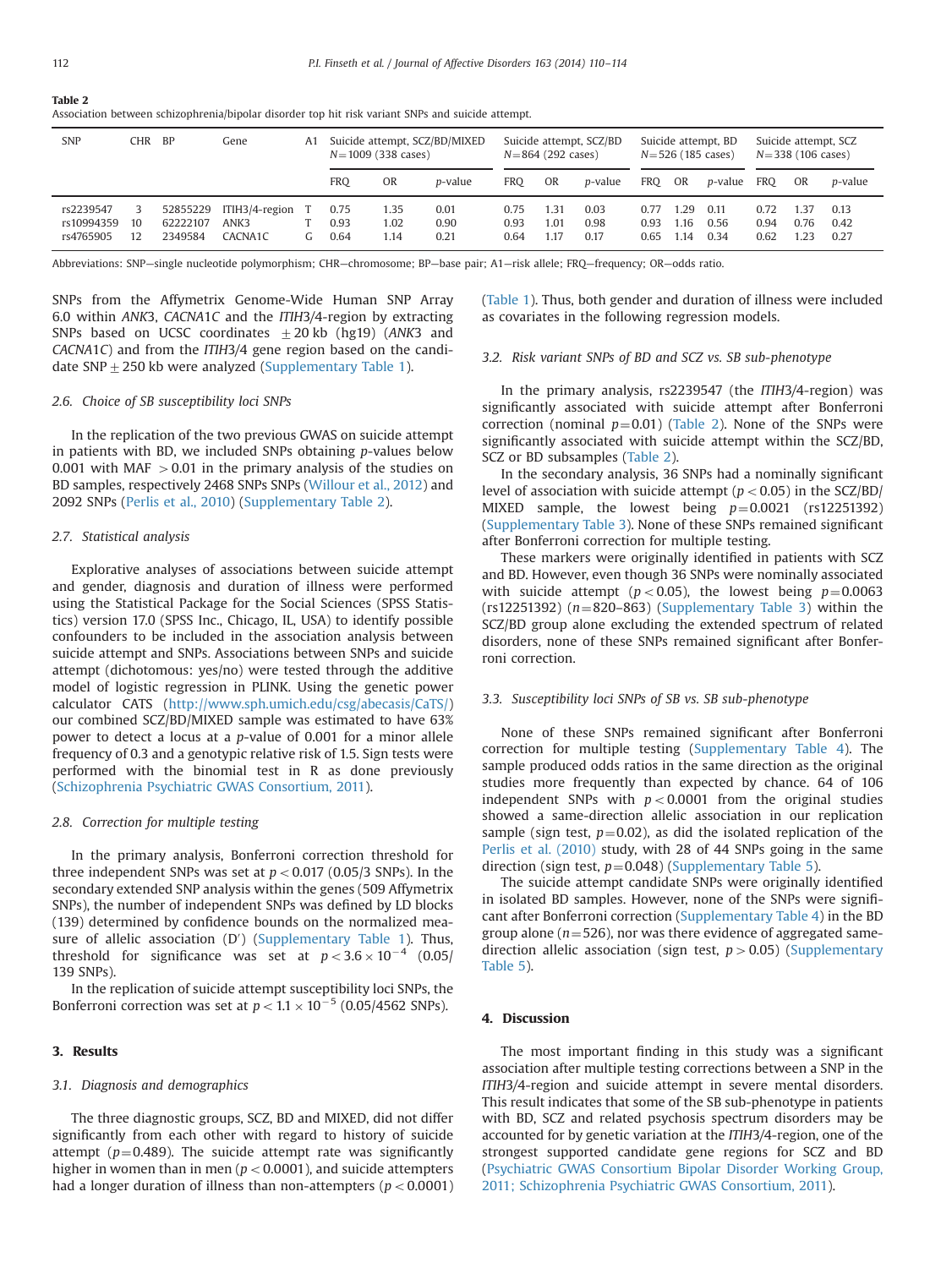<span id="page-3-0"></span>The underlying mechanism of the association between the ITIH3/4-region and SB in these psychiatric disorders is unknown. ITIH3 is expressed both in liver and brain, while ITIH4 is only expressed in liver (Daveau et al., 1998). The ITIH3/4-associated SNP is in perfect LD with a coding variant in ITIH4 (rs4687657) ([Schizophrenia Psychiatric GWAS Consortium, 2011](#page-4-0)). The ITIH proteins are involved in the inflammatory acute phase response ([Bost et al., 1998; Hamm et al., 2008](#page-4-0)), and the ITIH4 protein has been suggested as a biomarker of neuroinflammation [\(Kashyap](#page-4-0) [et al., 2009; Yang et al., 2012](#page-4-0)) but a possible involvement of the inflammatory function of the ITIH proteins in SB is yet to be investigated. Interestingly, epidemiological studies show correlation between allergic inflammation and suicide ([Qin et al., 2013\)](#page-4-0). Another study also linking the immune system with SB showed that a polymorphism in the gene regulating the acute phase reactant C-reactive protein was associated with both impulsiveness and SB [\(Suchankova et al., 2013](#page-4-0)). The involvement of neuroinflammation in BD and SCZ is already well documented ([Najjar et al., 2013; Stefansson et al., 2009](#page-4-0)) but further studies are warranted to explore a possible similar underlying mechanism in SB.

We did not find any evidence supporting associations between suicide attempt and ANK3 and CACNA1C, suggesting that these other two candidate genes of BD and SCZ are less involved in the genetic risk of SB in patients with BD and SCZ.

We were not able to replicate the results for any of the previously identified susceptibility loci for suicide attempt in BD, originating from two GWA-studies [\(Perlis et al., 2010; Willour](#page-4-0) [et al., 2012](#page-4-0)). Failure to replicate previous results of suicide attempt susceptibility loci SNPs suggests that the heritability of the suicide attempt sub-phenotype is not due to large effects of any of these susceptibility loci. However, the significant result of the sign test indicated that an aggregate of these SNPs was in alignment with the original studies more often than would be expected by chance. This suggests a polygenic model with additive effects of several risk alleles to SB. Thus, these gene variants might be found significantly associated in larger studies with adequate power.

#### 4.1. Strengths and limitations

The strength of this study is the sample of representative psychiatric patients from all social classes receiving standard clinical treatment with a common platform for study inclusion from the ethnically homogenous Norwegian population.

The sample size limited the power to replicate true susceptibility loci of SB. The complex SB trait with polygenic risk factors and the retrospective assessment of SB may have resulted in underestimation of suicide attempts due to recall bias. Also, patients who committed suicide before a possible inclusion to the study might have had a different and perhaps stronger genetic risk of SB than those who were included here. Suicidal ideation could be closer related to the familial transmission of psychiatric disease liability (Brent et al., 1996) and future studies with the ability to differentiate results between impulsivity, suicidal ideation, suicide attempt and committed suicide, would elucidate this further.

## 4.2. Conclusion

We detected a novel association between a SNP in the ITIH3/4region and suicide in a combined group of patients with BD, SCZ and related disorders in the psychosis spectrum. This warrants further replication attempts, preferably in larger samples, and may be useful in understanding molecular mechanisms of SB in severe mental disorders.

#### Role of funding source

We are not concerned that our author agreement may be incompatible with archiving requirements specified by our funding body that supports our research.

#### Conflict of interest

Per Ivar Finseth has received a travel grant from BMS and a research grant from the Liaison Committee between the Central Norway Regional Health Authority and the Norwegian University of Science and Technology (NTNU).

Ole Andreas Andreassen has received speakers' honoraria from GSK, Lundbeck and Eli Lilly.

Ulrik Fredrik Malt has received speakers' honoraria from Astra Zeneca, Eli Lilly, GSK and Lundbeck.

All other authors declare that they have no conflicts of interest.

#### Acknowledgements

We thank patients for their participation in the study, and the health professionals who facilitated our work. We also thank Thomas D. Bjella for assistance with the database, Morten Mattingsdal for assistance with quality control of genotype data and Andrew Schork for assistance with imputation procedures.

## Appendix A. Supplementary material

Supplementary data associated with this article can be found in the online version at [http://dx.doi.org/10.1016/j.jad.2013.12.018.](http://dx.doi.org/10.1016/j.jad.2013.12.018)

#### References

[American Psychiatric Association, 1994. Diagnostic and Statistical Manual of Mental](http://refhub.elsevier.com/S0165-0327(13)00858-6/sbref1) [Disorders. American Psychiatric Association, Washington, DC.](http://refhub.elsevier.com/S0165-0327(13)00858-6/sbref1)

- [Andreassen, O.A., Thompson, W.K., Schork, A.J., Ripke, S., Mattingsdal, M., Kelsoe, J.R.,](http://refhub.elsevier.com/S0165-0327(13)00858-6/sbref2) Kendler, K.S., O'[Donovan, M.C., Rujescu, D., Werge, T., Sklar, P., Psychiatric](http://refhub.elsevier.com/S0165-0327(13)00858-6/sbref2) [Genomics, C., Bipolar, D., Schizophrenia Working, G., Roddey, J.C., Chen, C.H.,](http://refhub.elsevier.com/S0165-0327(13)00858-6/sbref2) [McEvoy, L., Desikan, R.S., Djurovic, S., Dale, A.M, 2013. Improved detection of](http://refhub.elsevier.com/S0165-0327(13)00858-6/sbref2) [common variants associated with schizophrenia and bipolar disorder using](http://refhub.elsevier.com/S0165-0327(13)00858-6/sbref2) [pleiotropy-informed conditional false discovery rate. PLoS Genet. 9, e1003455.](http://refhub.elsevier.com/S0165-0327(13)00858-6/sbref2)
- [Athanasiu, L., Mattingsdal, M., Kahler, A.K., Brown, A., Gustafsson, O., Agartz, I.,](http://refhub.elsevier.com/S0165-0327(13)00858-6/sbref3) [Giegling, I., Muglia, P., Cichon, S., Rietschel, M., Pietilainen, O.P., Peltonen, L.,](http://refhub.elsevier.com/S0165-0327(13)00858-6/sbref3) [Bramon, E., Collier, D., Clair, D.S., Sigurdsson, E., Petursson, H., Rujescu, D.,](http://refhub.elsevier.com/S0165-0327(13)00858-6/sbref3) Melle, J., Steen, V.M., Djurovic, S., Andreassen, O.A., 2010. Gene variants [associated with schizophrenia in a Norwegian genome-wide study are repli](http://refhub.elsevier.com/S0165-0327(13)00858-6/sbref3)[cated in a large European cohort. J. Psychiatr. Res. 44, 748](http://refhub.elsevier.com/S0165-0327(13)00858-6/sbref3)–753.
- [Baldessarini, R.J., Hennen, J., 2004. Genetics of suicide: an overview. Harv. Rev.](http://refhub.elsevier.com/S0165-0327(13)00858-6/sbref4) [Psychiatry 12, 1](http://refhub.elsevier.com/S0165-0327(13)00858-6/sbref4)–13.
- [Bost, F., Diarra-Mehrpour, M., Martin, J.P., 1998. Inter-alpha-trypsin inhibitor](http://refhub.elsevier.com/S0165-0327(13)00858-6/sbref5) proteoglycan family—[a group of proteins binding and stabilizing the extra](http://refhub.elsevier.com/S0165-0327(13)00858-6/sbref5)[cellular matrix. Eur. J. Biochem. 252, 339](http://refhub.elsevier.com/S0165-0327(13)00858-6/sbref5)–346.
- [Brent, D.A., Bridge, J., Johnson, B.A., Connolly, J., 1996. Suicidal behavior runs in](http://refhub.elsevier.com/S0165-0327(13)00858-6/sbref6) [families. A controlled family study of adolescent suicide victims. Arch. Gen.](http://refhub.elsevier.com/S0165-0327(13)00858-6/sbref6) [Psychiatry 53, 1145](http://refhub.elsevier.com/S0165-0327(13)00858-6/sbref6)–1152.
- [Brent, D.A., Mann, J.J., 2005. Family genetic studies, suicide, and suicidal behavior.](http://refhub.elsevier.com/S0165-0327(13)00858-6/sbref7) [Am. J. Med. Genet. C Semin. Med. Genet. 133C, 13](http://refhub.elsevier.com/S0165-0327(13)00858-6/sbref7)–24.
- [Craddock, N., Sklar, P., 2009. Genetics of bipolar disorder: successful start to a long](http://refhub.elsevier.com/S0165-0327(13)00858-6/sbref8) [journey. Trends Genet. 25, 99](http://refhub.elsevier.com/S0165-0327(13)00858-6/sbref8)–105.
- [Daveau, M., Jean, L., Soury, E., Olivier, E., Masson, S., Lyoumi, S., Chan, P., Hiron, M.,](http://refhub.elsevier.com/S0165-0327(13)00858-6/sbref9) [Lebreton, J.P., Husson, A., Jegou, S., Vaudry, H., Salier, J.P., 1998. Hepatic and](http://refhub.elsevier.com/S0165-0327(13)00858-6/sbref9) [extra-hepatic transcription of inter-alpha-inhibitor family genes under normal](http://refhub.elsevier.com/S0165-0327(13)00858-6/sbref9) or acute infl[ammatory conditions in rat. Arch. Biochem. Biophys. 350, 315](http://refhub.elsevier.com/S0165-0327(13)00858-6/sbref9)–323.
- Ferreira, M.A., O'[Donovan, M.C., Meng, Y.A., Jones, I.R., Ruderfer, D.M., Jones, L., Fan, J.,](http://refhub.elsevier.com/S0165-0327(13)00858-6/sbref10) [Kirov, G., Perlis, R.H., Green, E.K., Smoller, J.W., Grozeva, D., Stone, J., Nikolov, I.,](http://refhub.elsevier.com/S0165-0327(13)00858-6/sbref10) [Chambert, K., Hamshere, M.L., Nimgaonkar, V.L., Moskvina, V., Thase, M.E., Caesar, S.,](http://refhub.elsevier.com/S0165-0327(13)00858-6/sbref10) Sachs, G.S., Franklin, J., Gordon-Smith, K., Ardlie, K.G., Gabriel, S.B., Fraser, C. [Blumenstiel, B., Defelice, M., Breen, G., Gill, M., Morris, D.W., Elkin, A., Muir, W.J.,](http://refhub.elsevier.com/S0165-0327(13)00858-6/sbref10) [McGhee, K.A., Williamson, R., MacIntyre, D.J., MacLean, A.W., St, C.D., Robinson, M.,](http://refhub.elsevier.com/S0165-0327(13)00858-6/sbref10) [Van Beck, M., Pereira, A.C., Kandaswamy, R., McQuillin, A., Collier, D.A., Bass, N.J.,](http://refhub.elsevier.com/S0165-0327(13)00858-6/sbref10) [Young, A.H., Lawrence, J., Ferrier, I.N., Anjorin, A., Farmer, A., Curtis, D., Scolnick, E.M.,](http://refhub.elsevier.com/S0165-0327(13)00858-6/sbref10) McGuffi[n, P., Daly, M.J., Corvin, A.P., Holmans, P.A., Blackwood, D.H., Gurling, H.M.,](http://refhub.elsevier.com/S0165-0327(13)00858-6/sbref10) [Owen, M.J., Purcell, S.M., Sklar, P., Craddock, N., 2008. Collaborative genome-wide](http://refhub.elsevier.com/S0165-0327(13)00858-6/sbref10) [association analysis supports a role for ANK3 and CACNA1C in bipolar disorder. Nat.](http://refhub.elsevier.com/S0165-0327(13)00858-6/sbref10) [Genet. 40, 1056](http://refhub.elsevier.com/S0165-0327(13)00858-6/sbref10)–1058.
- [Finseth, P.I., Morken, G., Andreassen, O.A., Malt, U.F., Vaaler, A.E., 2012. Risk factors](http://refhub.elsevier.com/S0165-0327(13)00858-6/sbref11) [related to lifetime suicide attempts in acutely admitted bipolar disorder](http://refhub.elsevier.com/S0165-0327(13)00858-6/sbref11) [inpatients. Bipolar Disord. 14, 727](http://refhub.elsevier.com/S0165-0327(13)00858-6/sbref11)–734.
- [First, M.B., Spitzer, R.L., Gibbon, M., Williams, J.B.W, 1997. Structured Clinical](http://refhub.elsevier.com/S0165-0327(13)00858-6/sbref12) Interview for DSM-IV–[Patient Version. American Psychiatric Press.](http://refhub.elsevier.com/S0165-0327(13)00858-6/sbref12)
- [Goodwin, F.K., Jamison, K.R., 2007. Manic-Depressive Illness: Bipolar Disorders and](http://refhub.elsevier.com/S0165-0327(13)00858-6/sbref13) [Recurrent Depression, 2nd ed. Oxford University Press, New York.](http://refhub.elsevier.com/S0165-0327(13)00858-6/sbref13)